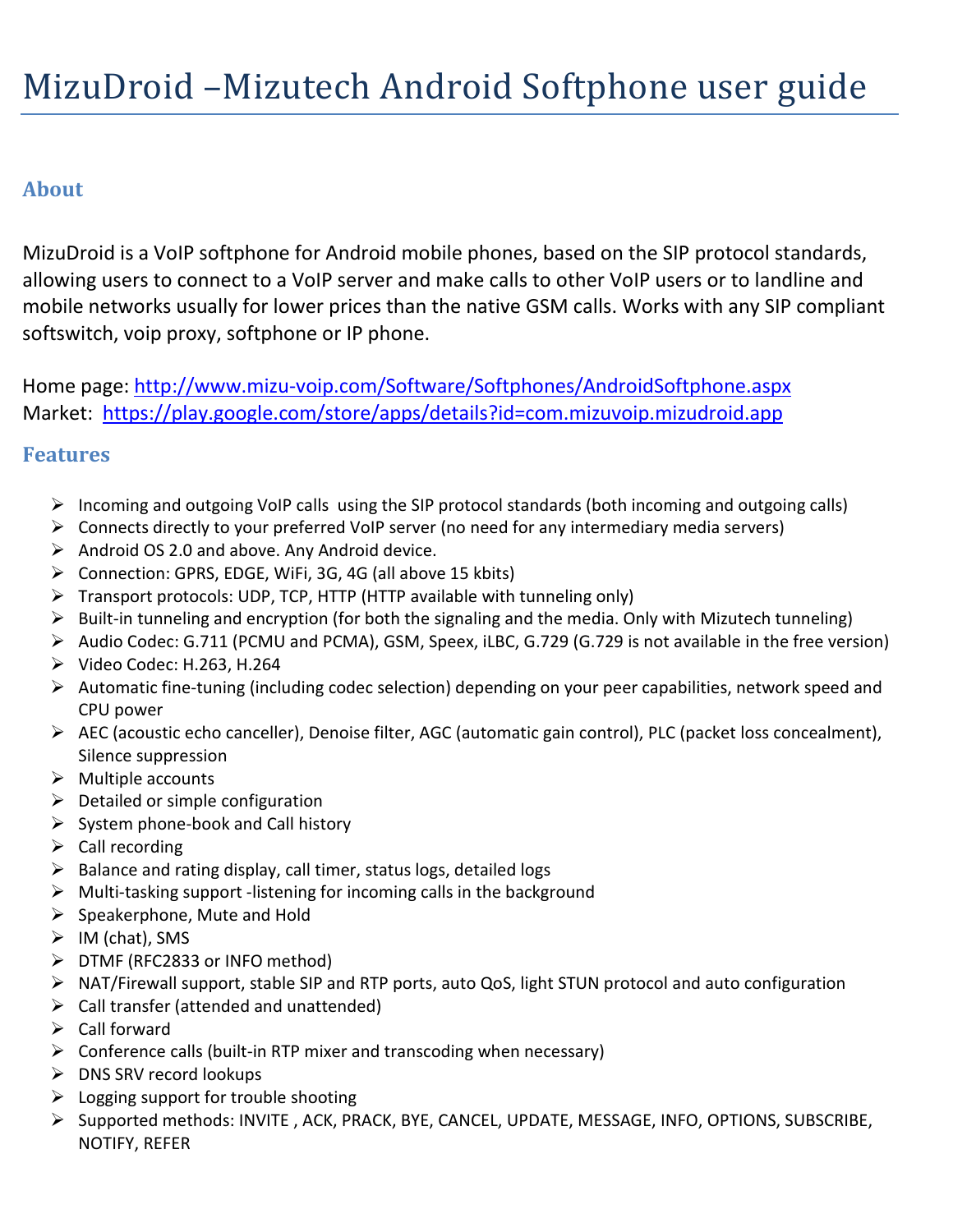- RFC's: 2543, 3261, 2976, 3892, 2778, 2779, 3428, 3265, 3515, 3311, 3911, 3581, 3842, 1889, 2327, 3550, 3960, 4028, 3824, 3966, 2663, 3022 and other drafts
- $\triangleright$  Custom features on request
- $\triangleright$  Branded versions for VoIP service providers

The MizuDroid Android softphone includes features specifically designed for business and enterprise users, including:

- $\triangleright$  Customization with company brand name/logo and preconfigured SIP settings
- > All voice codec's
- $\triangleright$  Optional tunneling and encryption

*The configuration details are very similar with the Mizutech webphone parameters. If you are interested in the technical details then please chec[k this pdf.](http://www.mizu-voip.com/Portals/0/Files/Mizu_WebPhone.pdf)*

### **Setting up MizuDroid on your phone**

MizuDroid can be downloaded from Android Market. Minimum required Android OS version is: v1.5

### **To Download and Install MizuDroid, follow the steps described below:**

- 1. Connect to internet.
- 2. Start "Market" application or go to address https://market.android.com from phone browser.
- 3. Search for MizuDroid application:

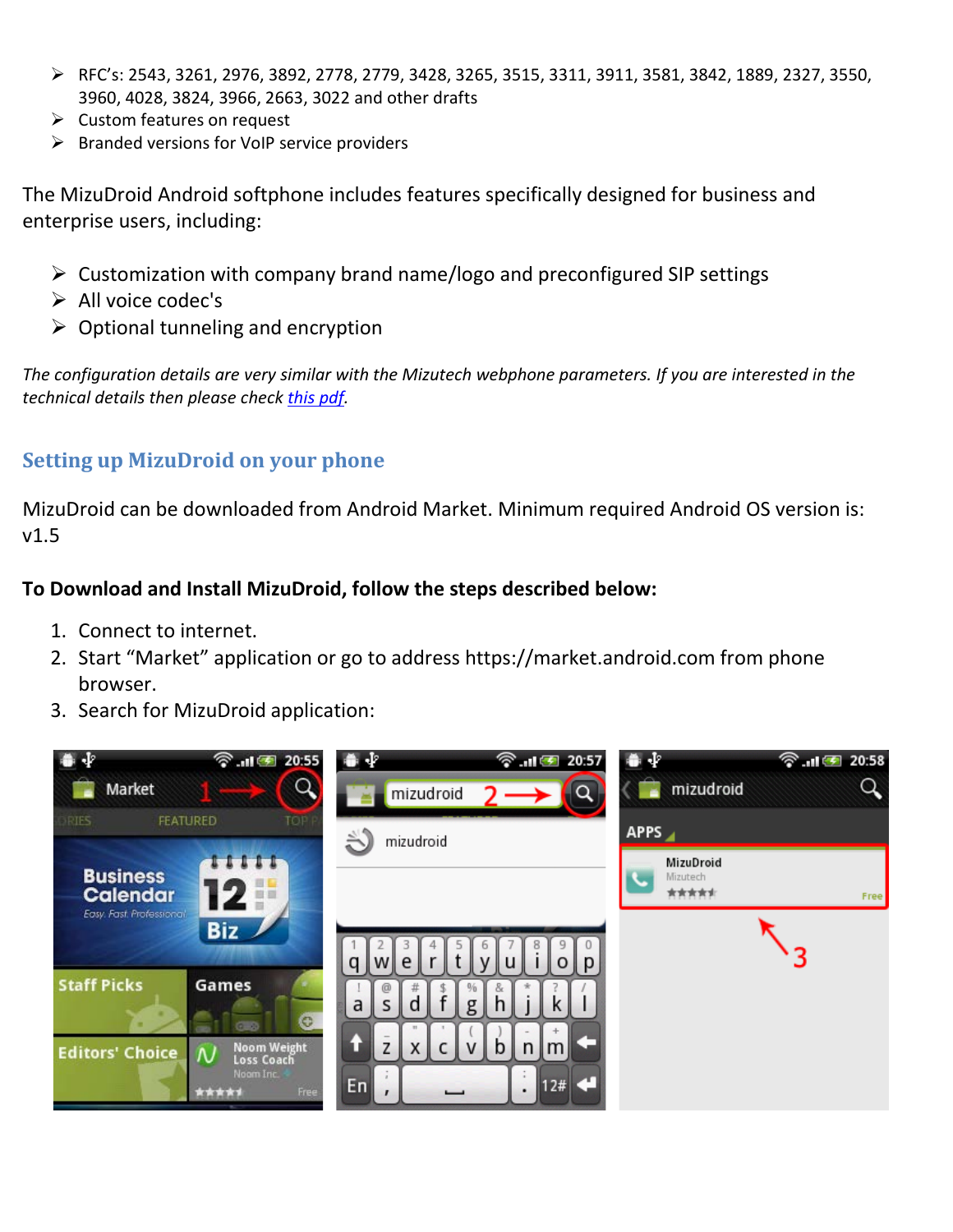The direct link is here: [MizuDroid](https://play.google.com/store/apps/details?id=com.mizuvoip.mizudroid.app) Other methods are described in the [Android softphone install](http://www.mizu-voip.com/Support/Wiki/tabid/99/topic/Install%20Android%20softphone/Default.aspx) wiki

4. Download and install the application:



# **Configuring MizuDroid**

When starting application for the first time, the user will be presented with the "Settings" page. There are 3 important settings that you have to modify / fill in to be able to initiate and receive calls: **Server, Username** and **Password** (only Username and Password for customized versions). The other settings can be left as default.

Once these 3 settings are configured, the need to be saved. This can be achieved by taping the "Menu" on the phone and "Save settings", or scroll down to the end of the list and tap "Save settings" button: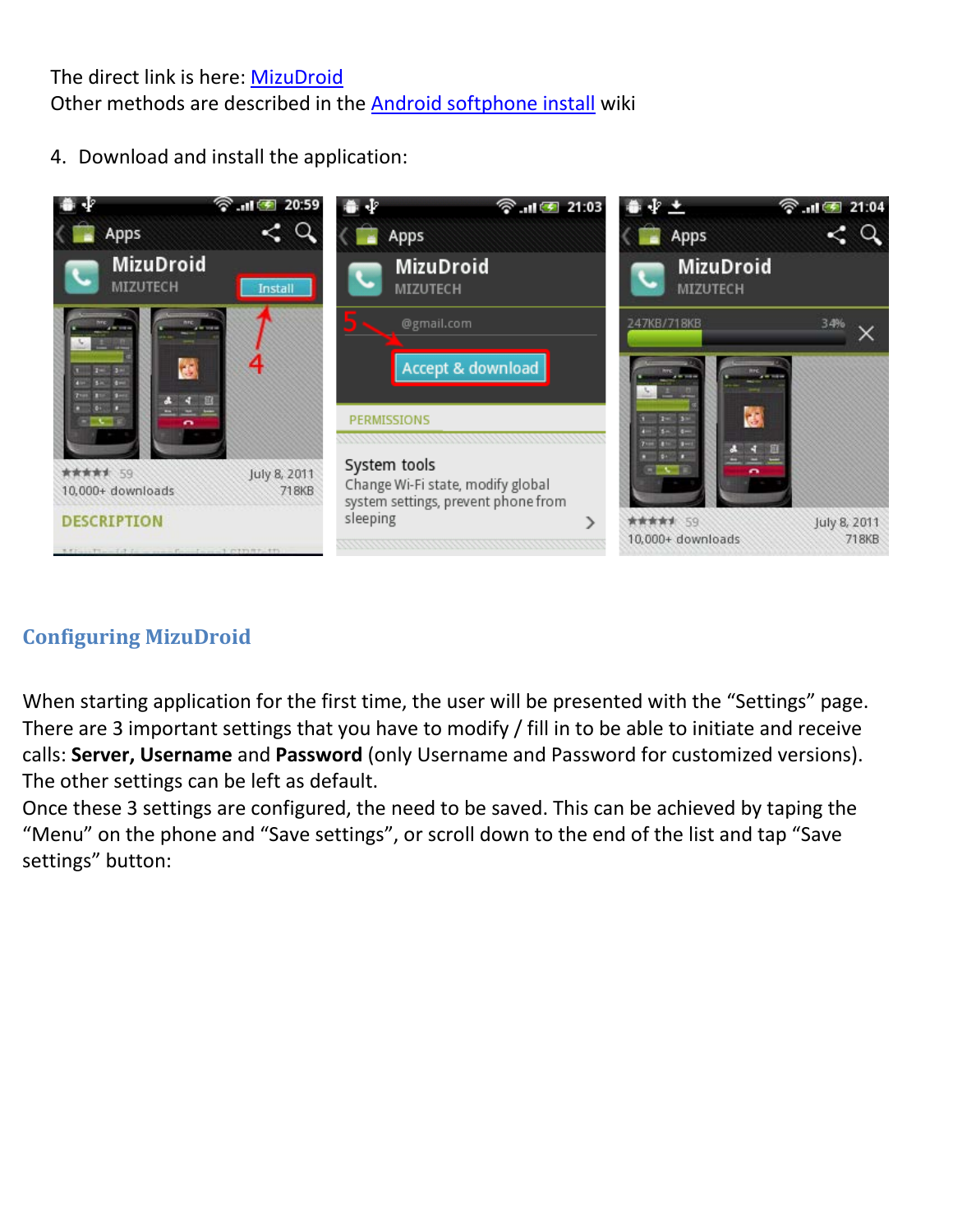

*\*Note: customized builds doesn't have the "Server" setting option since all details is already preset. You just need to type your SIP username and password*

### **Modifying settings**

If the user wants to modify settings later (after first configuration), he or she can access "Settings" page by taping "Menu" and then "Settings" from one of the main pages: Dialpad, Contacts or Call History:

| $\overline{a}$               |                  | <b>Saul 22:26</b> |
|------------------------------|------------------|-------------------|
| Registered.                  | <b>CIOFCUZIM</b> | 1111              |
|                              |                  | 曲                 |
| Dialpad                      | Contacts         | Call History      |
| Phone number or SIP URI<br>∞ |                  |                   |
|                              | $2$ ABC          | 3 DEF             |
| $4$ GHI                      | $5$ JKL          | <b>6 MNO</b>      |
| PQRS                         | 8 TUV            | WXYZ              |
| —∡                           |                  | #                 |
|                              |                  |                   |
| <b>Settings</b>              | About            | Exit              |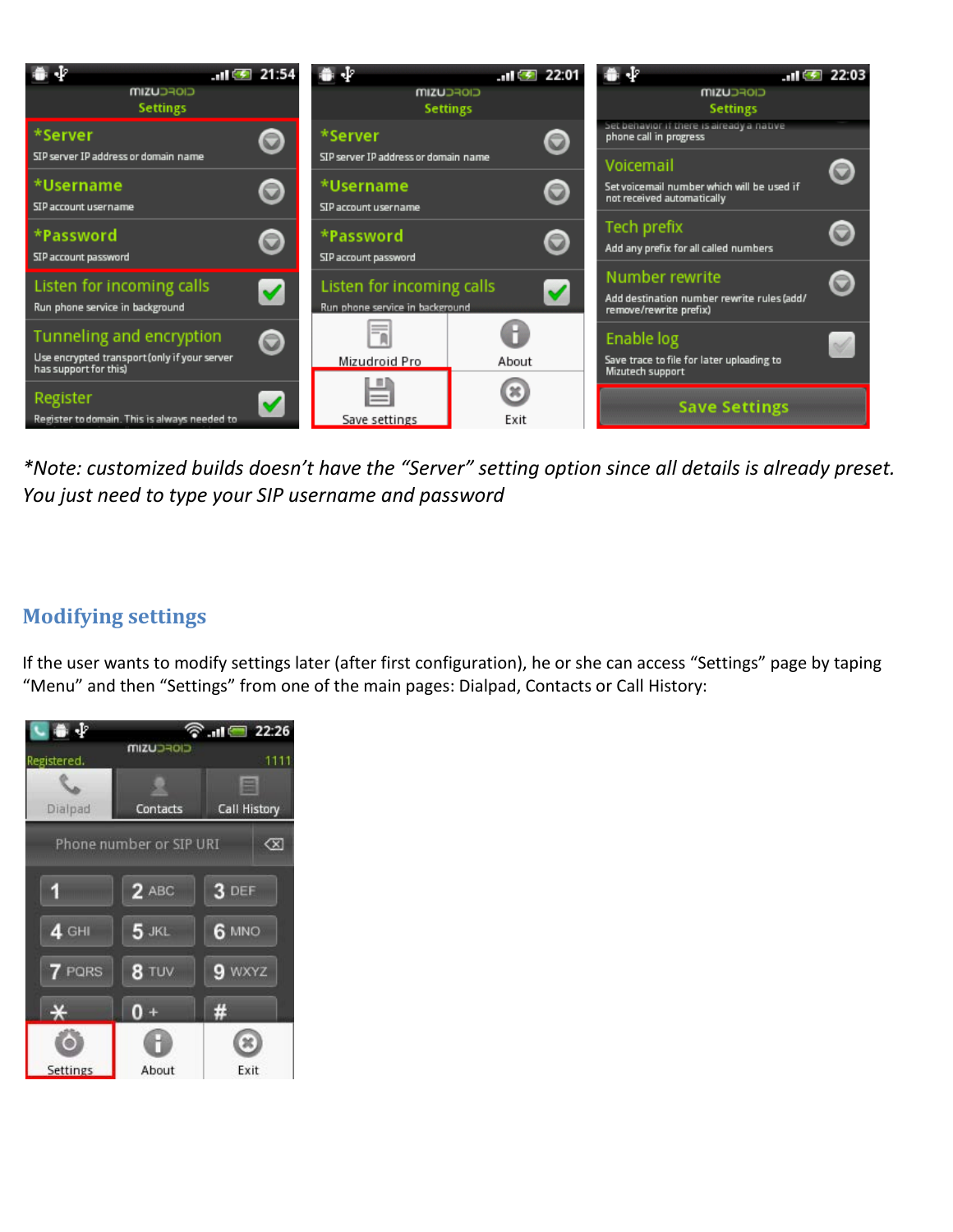### **Make Calls**

You have the following options:

- On the dial pad page, press the numbers to enter the destination number
- On the dial pad enter any number, SIP username or URI
- Call from your contacts
- Call from the history page

While on call, you have the following options:

- Add other parties (conference)
- Mute
- Hold
- Send DTMF
- Set speaker
- Transfer the call

#### **Receiving Calls**

By default, if MizuDroid is started, and then the "back" button is tapped, only the user interface will close, the application will remain running in background to receive incoming calls. It can be accessed again from Notification bar. If the user wants the application to be closed every time he taps the "back" button, he has to disable the "Listen for incoming calls" from "Settings" page.

#### **Contacts**

MizuDroid will retrieve all contacts from the user's phone. The user can **search in contact list** and also **add a new contacts** by tapping "Menu". Also contacts can be **edited** or **deleted** by selecting a contact from the list and tapping "Menu".

#### **Call history**

In call history the user will find all calls from MizuDroid: outgoing, incoming or missed calls. Call history can be cleared by tapping "Menu" and "Clear call history."

### **Additional Tasks**

- Send Chat text
- Send SMS (if enabled by your service provider)
- Voicemail
- Check your accounts (in customized versions)
- Set presence